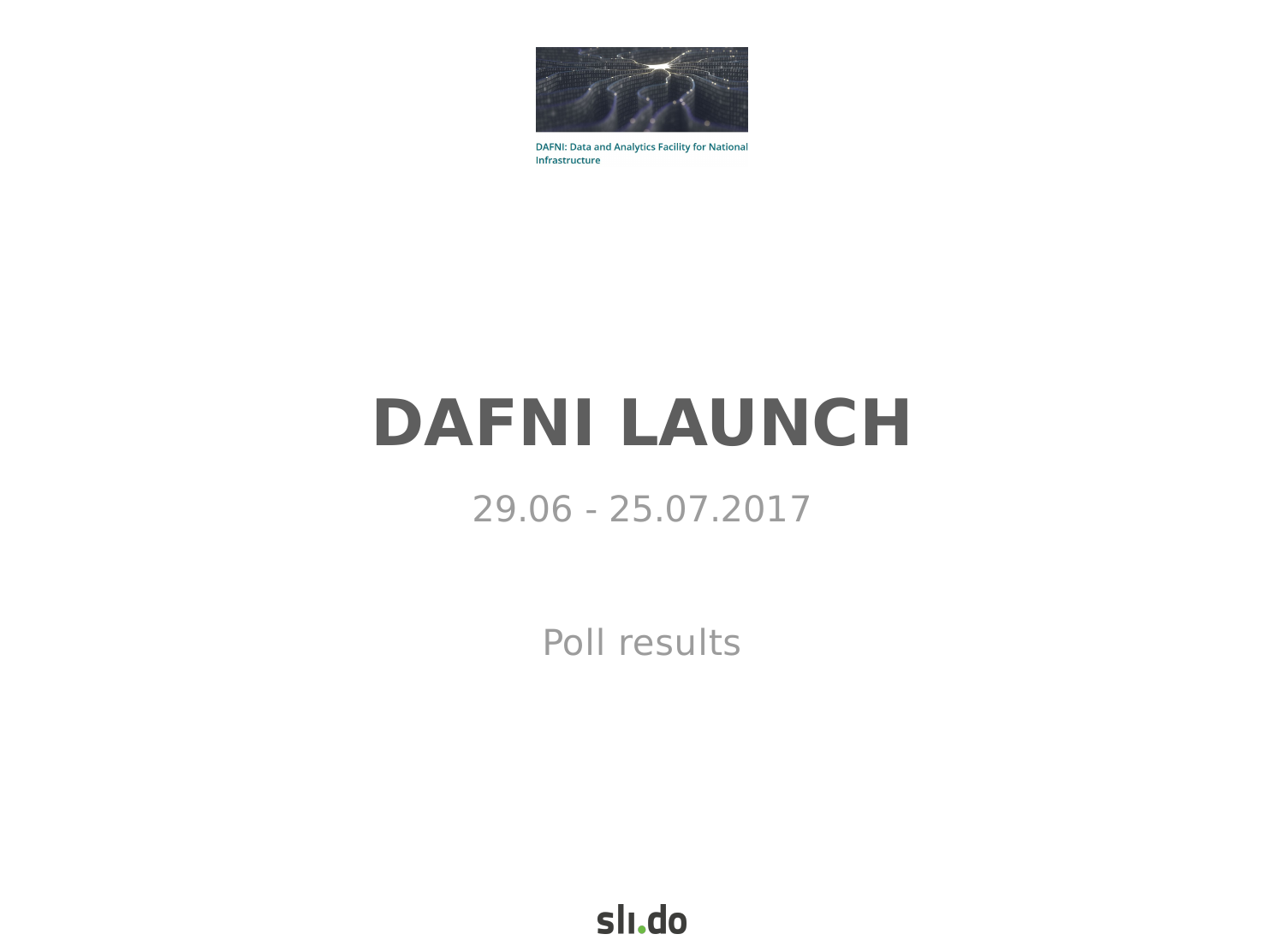

## **Table of contents**

- Which of the following choices best describe your educational background? If more than one applies, please choose your first professional qualification/degree subject.
- DATA & DAFNI In your view, what should be the top priority when building the national infrastructure database on DAFNI? Most popular topics overall will be addressed by the panel.
- MODELLING In your view, what should be the top priority when implementing DAFNI's modelling capabilities? Most popular topics overall will be addressed by the panel.
- TECHNOLOGICAL INNOVATION In your view, what should be the top priority when implementing DAFNI ? Most popular topics overall will be addressed by the panel.
- USING DAFNI (written answer) Why/how would you use DAFNI? To access data; for simulation modelling; as a collaborative hub; for decision support; to access visualization capabilities? Suggestions on governance structure & priorities. Other?
- SUSTAINABLE BUSINESS MODELS FOR DAFNI (written answer) How will DAFNI become a long-term success story? A 'research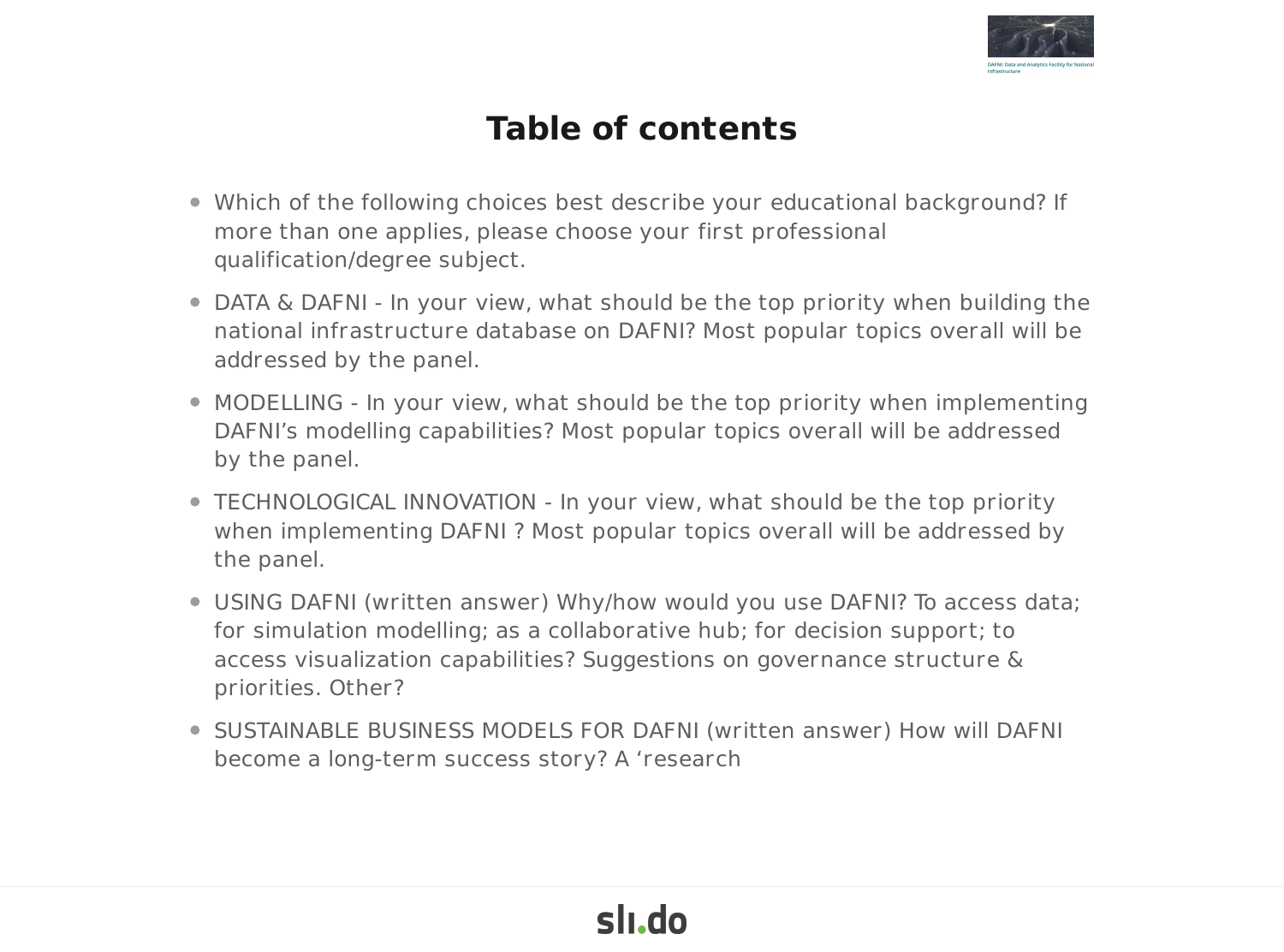

## **Table of contents**

club'; pay-per-use? Capacity building & training potential? Business & academia fellowships for promising early career researchers? Other?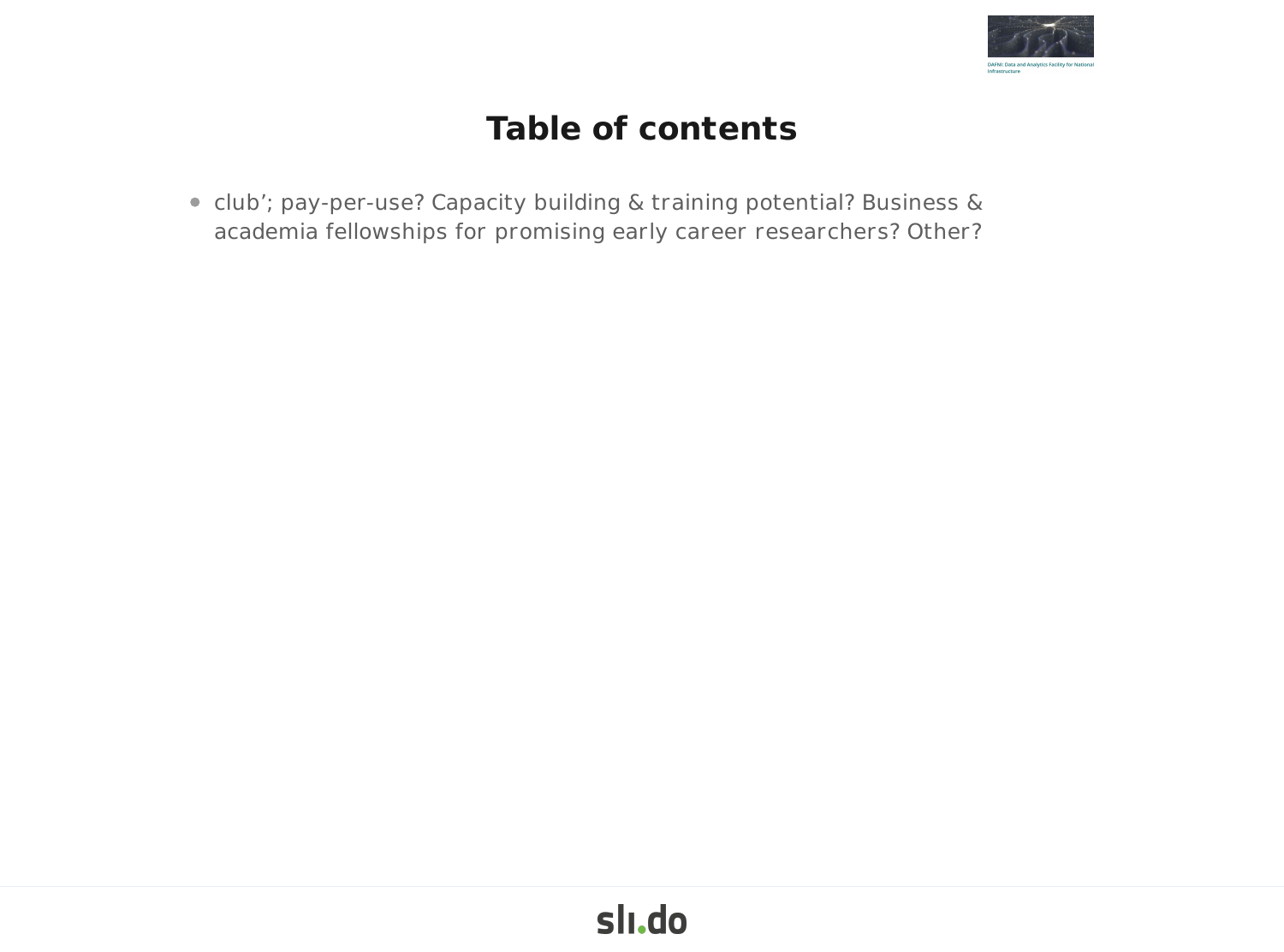

0 5 0

**Which of the following choices best describe your educational background? If more than one applies, please choose your first professional qualification/degree subject.**  $(1/2)$ 

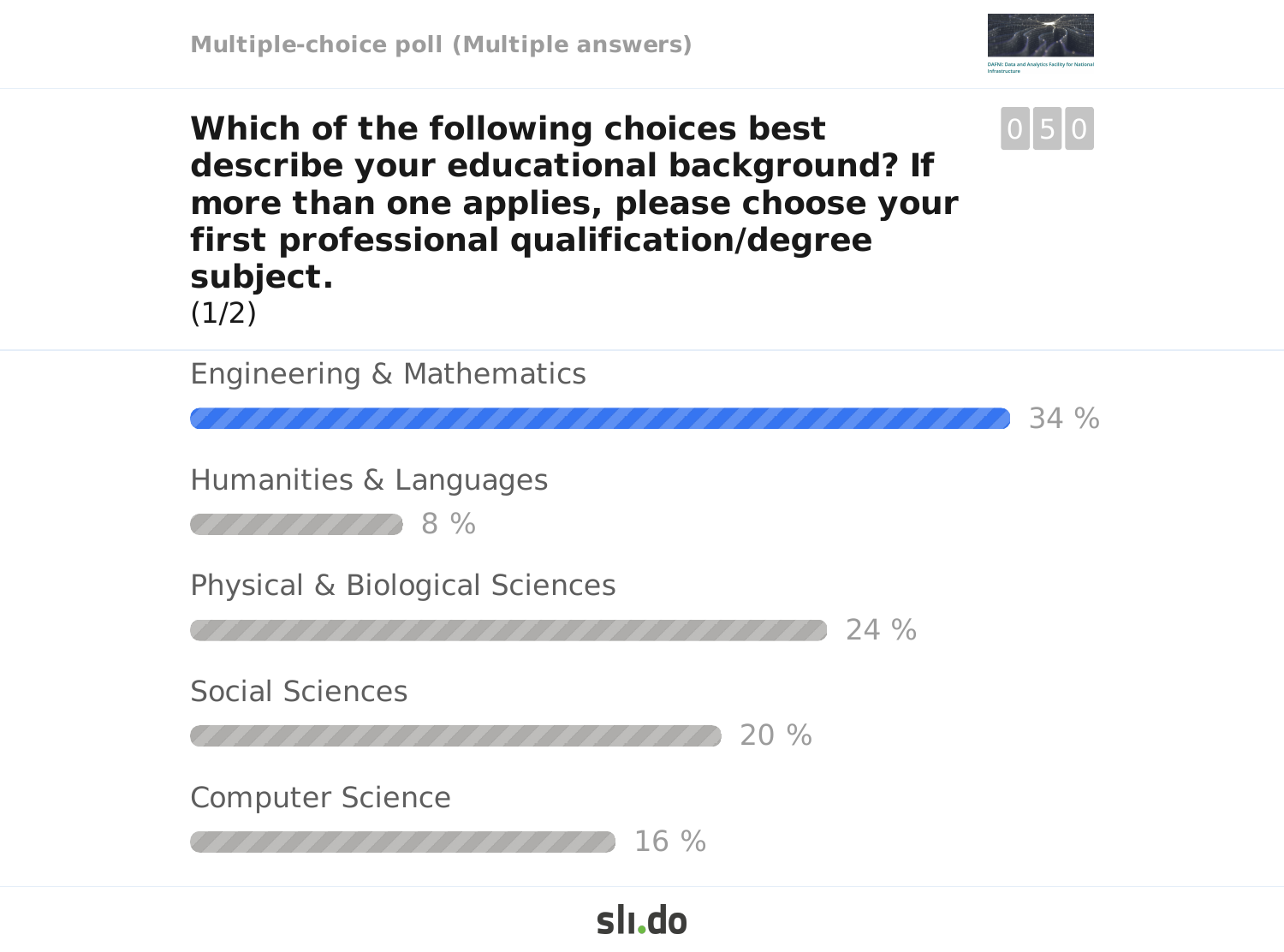

#### **Which of the following choices best describe your educational background? If more than one applies, please choose your first professional qualification/degree subject.** (2/2)



Accountancy & Business Administration

 $0%$ 

Medical Sciences

0 %

**Other** 

8 %

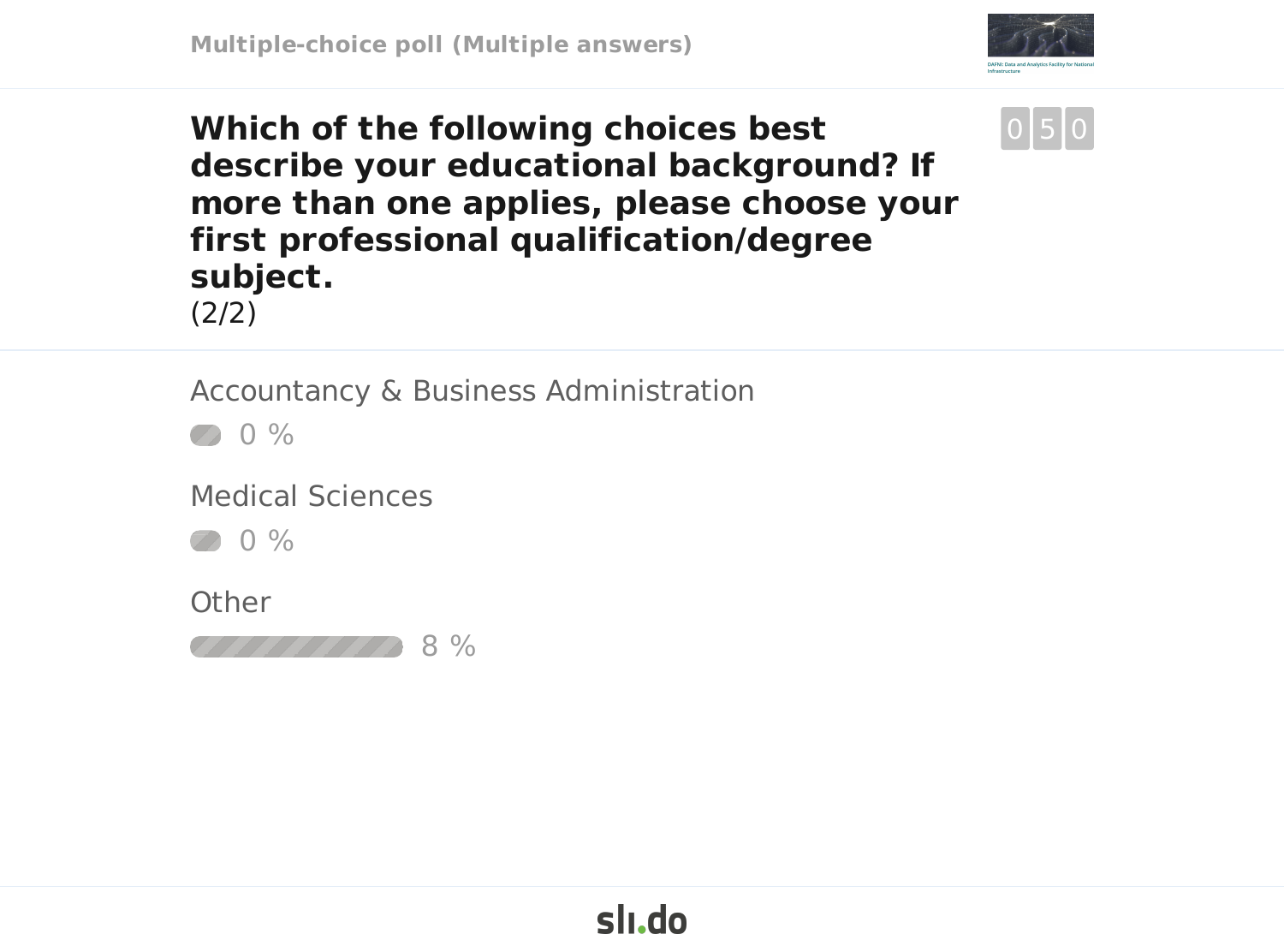



47 %

**DATA & DAFNI - In your view, what should be the top priority when building the national infrastructure database on DAFNI? Most popular topics overall will be addressed by the panel.**  $(1/2)$ 

Data assembly: obtaining, licencing, cataloguing, cleaning and maintaining datasets



Data access: standardising interfaces, enabling research and business innovation, openness, transparency

Data security: cyber security, commercial confidentiality, privacy

9 %

Innovation in data analytics and visualisation

17 %777777777

## slı.do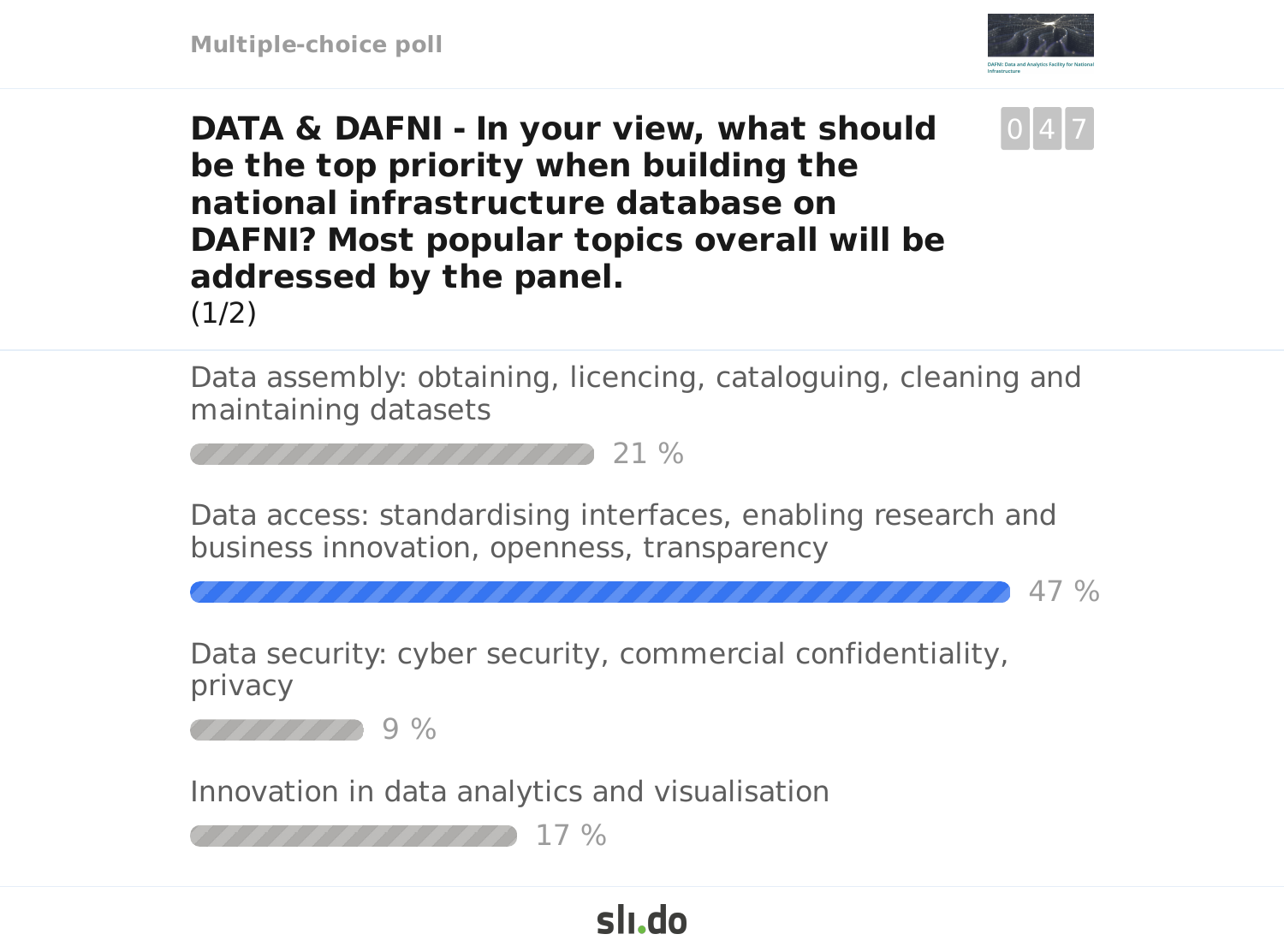



**DATA & DAFNI - In your view, what should be the top priority when building the national infrastructure database on DAFNI? Most popular topics overall will be addressed by the panel.** (2/2)

Global role: should DAFNI's database include global infrastructure data?



Global role? Brexit: should we be collecting data from other national contexts?

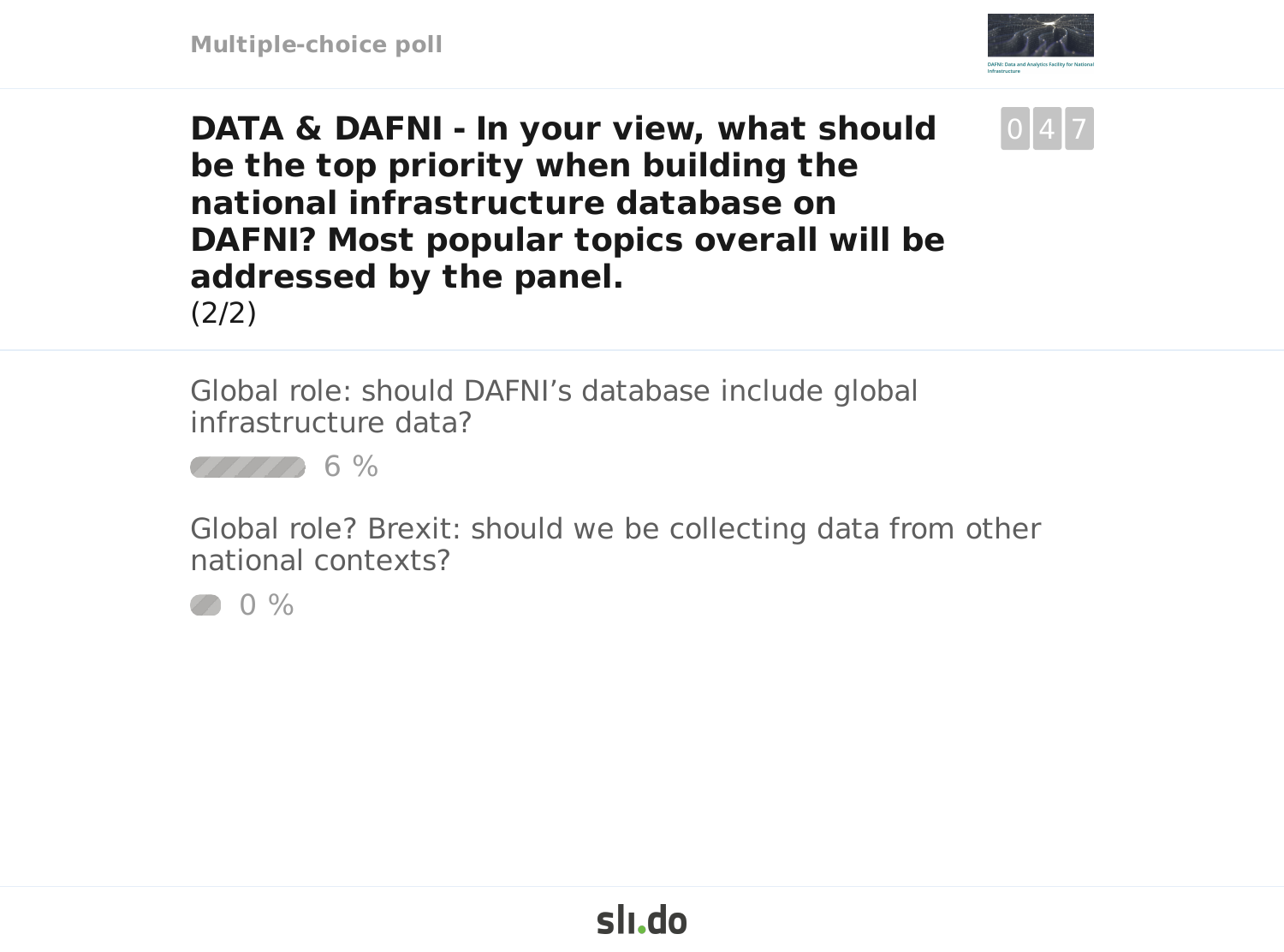



45 %

38 %

**MODELLING - In your view, what should be the top priority when implementing DAFNI's modelling capabilities? Most popular topics overall will be addressed by the panel.**

 $(1/2)$ 

High performance computing for modelling and simulation  $200%$ 

Standard test cases and datasets for model validation and inter-comparison



Convenient access and interfaces for modelling. Model code repository. Transparent open source modelling. 'System-ofsystems' model coupling

slı.do

Integration of social, economic and political factors/outcomes/feedbacks in infrastructure modelling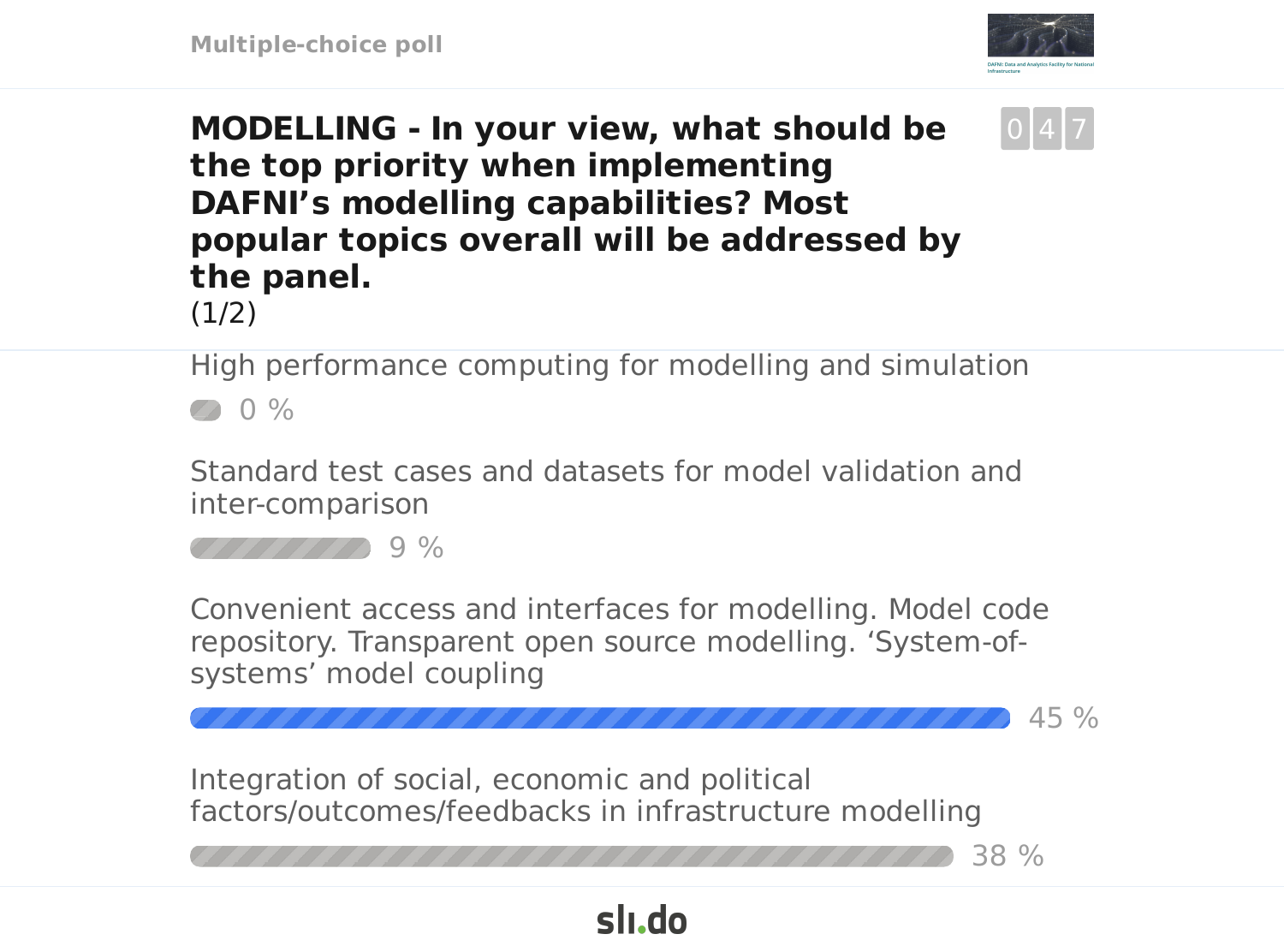



**MODELLING - In your view, what should be the top priority when implementing DAFNI's modelling capabilities? Most popular topics overall will be addressed by the panel.**

(2/2)

System resilience, robustness, vulnerability & security

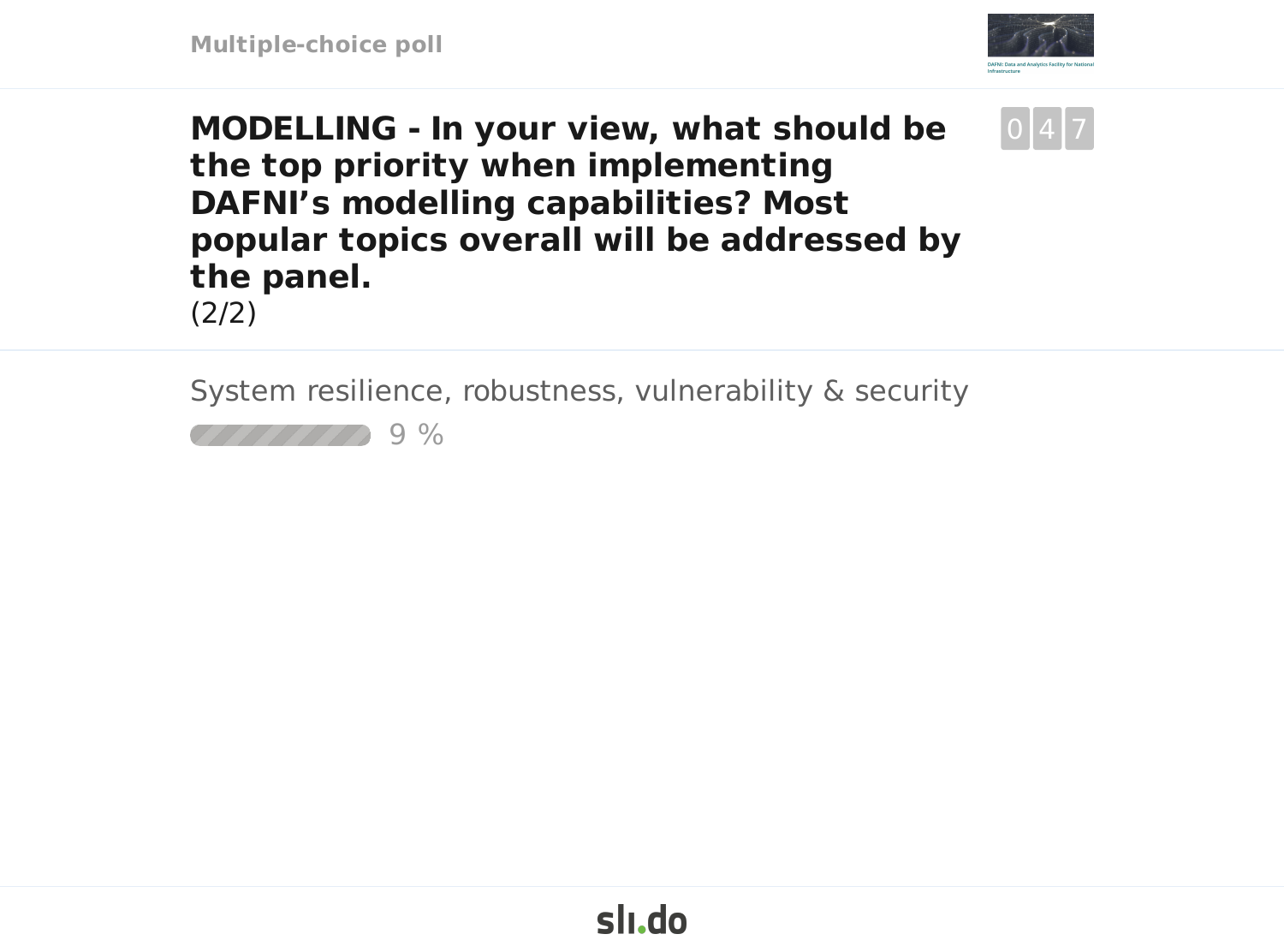**Multiple-choice poll**



0 3 8

53 %

**TECHNOLOGICAL INNOVATION - In your view, what should be the top priority when implementing DAFNI ? Most popular topics overall will be addressed by the panel.**

Foster development & uptake of innovation

Prioritize specific areas: sensors, big data & smart technology

5 %

Global impact

11 %

Add value to current resources

32 %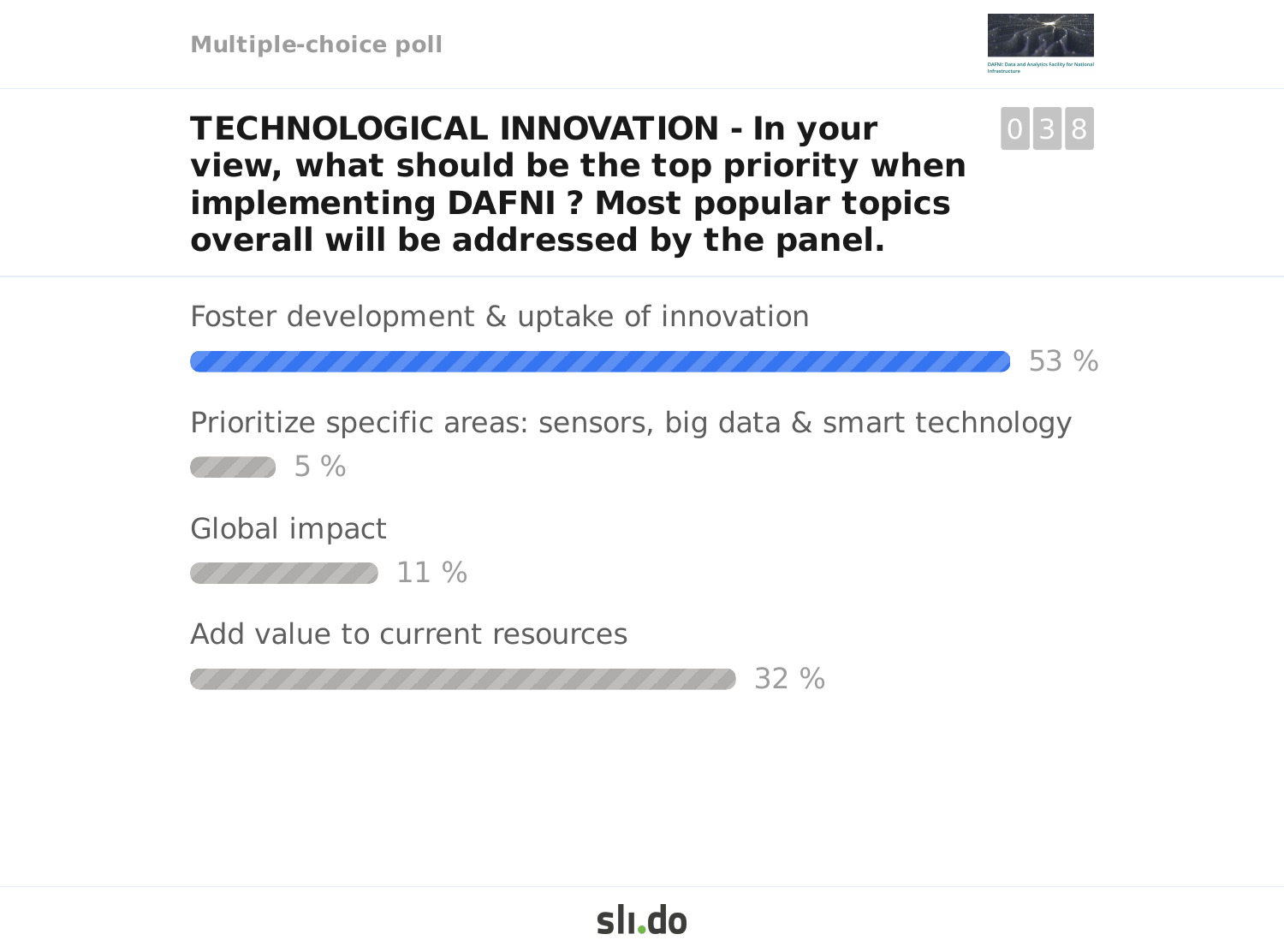

0 3 5

**USING DAFNI (written answer) Why/how would you use DAFNI? To access data; for simulation modelling; as a collaborative hub; for decision support; to access**



# sli.do